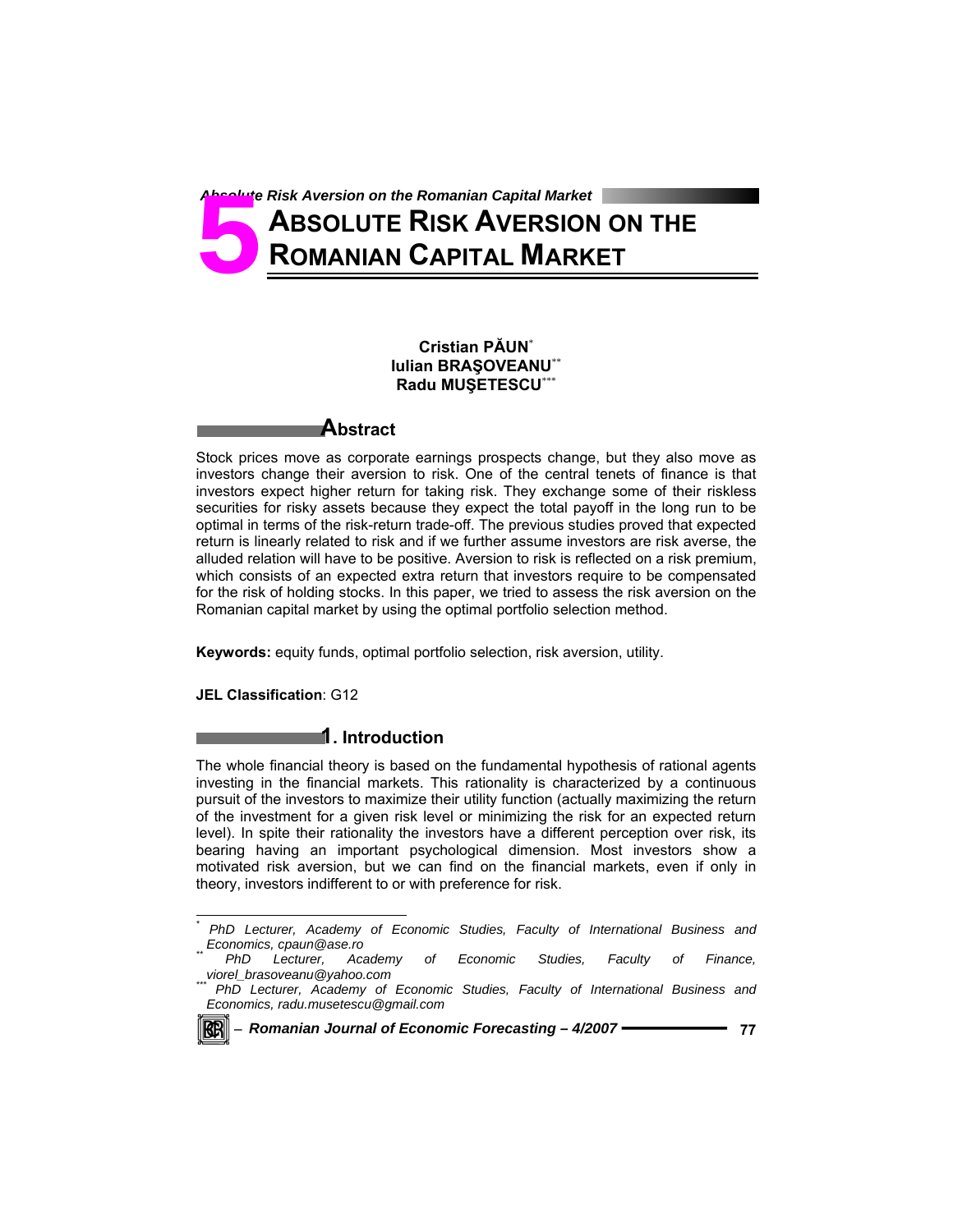The first trial of conceptualizing the investors' risk aversion belongs to Milton Friedman and Leonard Savage (Milton Friedman, Leonard Savage, *Utility Analysis of Choices Involving Risk*, JPE, 1948), who defined the risk aversion by using the following decisional situation: an investor who can chose among comparable investments will always chose the one with the lowest risk. Explaining the investment behaviour using the returns of risky financial investments' utility function brought a new perspective to the risk aversion theory. Studies show that investors behave differently regarding the risks they have to take, the risk aversion dominating these behaviours. In Friedman's and Savage's opinion the main factor that changes, in time, the investor's attitude towards risk is the size of their wealth. Further studies showed that there are also other factors with direct impact over the attitude towards risk (economic growth forecasts of a market, the level of training and the experience gained, fluctuations of the exchange market, psychological factors, etc.). Accepting the three main investment behaviours (aversion, neutrality and preference), the specialists' attention was directed towards measuring the investors' degree of risk aversion – the first step in setting the risk premium (the price an aversive investor is willing to accept in exchange of the risks he has to take), expressed in wealth terms. The first notable efforts in understanding the factors that influence the degree of risk aversion were made by John W. Pratt and Kenneth J. Arrow (*Aspects of the Theory of Risk-Bearing*, 1965). Their observation begun with the fact that an investor with high risk aversion is less willing to take those risks, that is, for him the price of bearing it (the risk premium) is much larger. In their approach, the main factor of risk aversion is the wealth of the investors (the capital going to be risked and, moreover, the return they are expecting). The utility function concavity can thus be a relevant measure of the investors' degree of risk aversion.

Further studies tried to assess what happens when only risky titles and none risk free are on the market. A first hypothesis derived form the Arrow-Pratt model was that if an investor A is more risk aversive than B and α is the share of the investment in the more risky title, and  $(1 - α)$  is the share of the investment in the less risky title, then  $αA$ ≤ αB.

The investors' behaviour on the financial markets is influenced by the way they perceive and accept the inherent risks they encounter. Investors take the risks if there is a compensation to justify it. The risk aversion theory showed that always acceptance of the risky investment alternative over a risk free investment (or a less risky one) will be made only if there is a supplementary return – the risk premium. Analyzing the investors' attitude towards risk it was noticed that most of them were risk averse and that they valued more the potential loss than the potential return. In order to better understand the importance of this risk premium, we shall begin with a concrete example. Studies performed on different capital markets showed that the investor is not directly interested in the expected value of the final return, but in its utility. For a risk aversive investor is more important if in the end he will lose, considering the capital he had initially, while for an investor with preference for risk is more important how much it will win in the end, the risk premium being set accordingly. The empirical studies performed afterwards demonstrated that the risk premium can be broken into two main components: an objective one, given by the amount of risk involved by a risky investment alternative (measured by the return's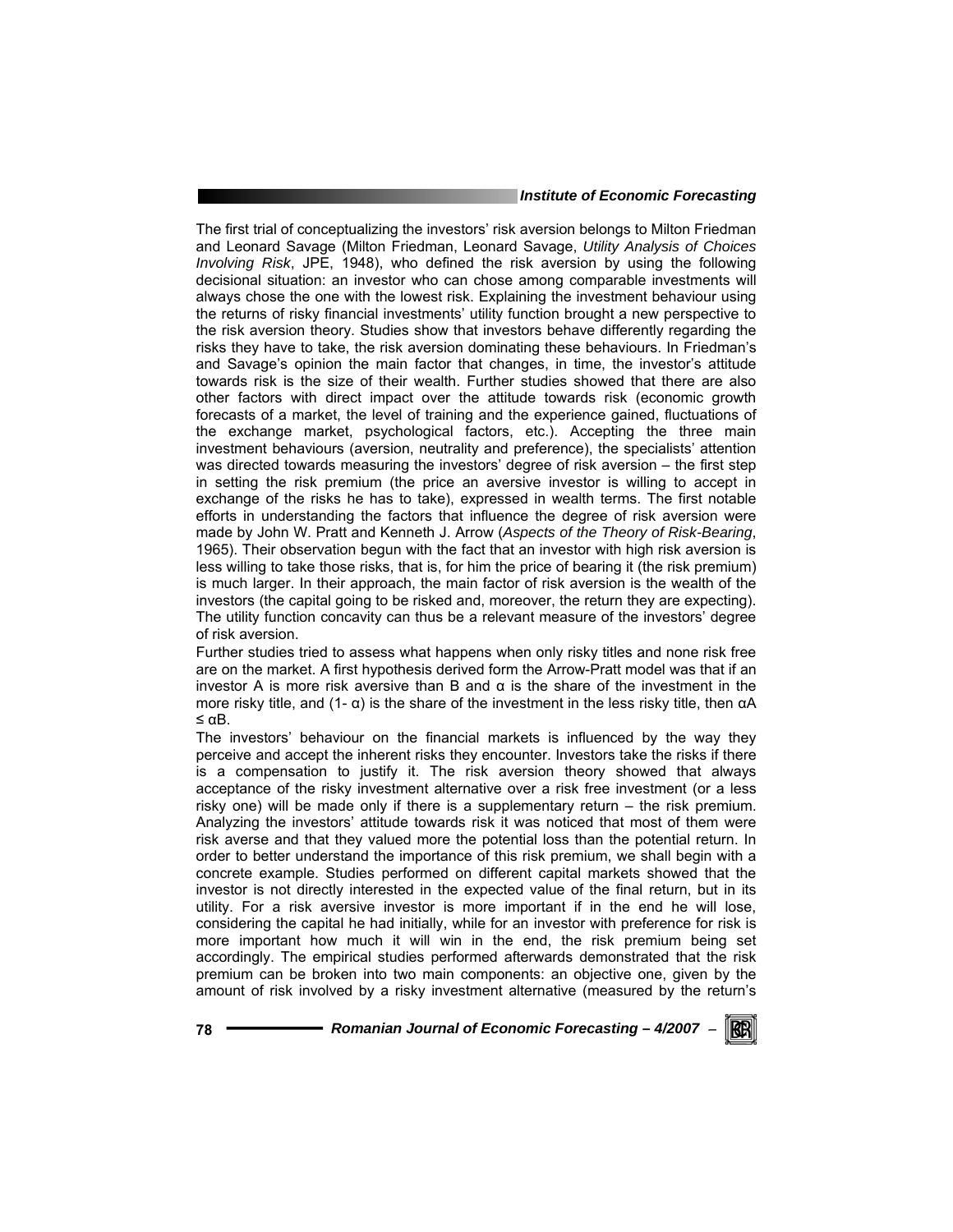#### *Absolute Risk Aversion on the Romanian Capital Market*

variance, Xi, with the probability pi) and a subjective one, determined by the shape of the utility function U'/U" which is characteristic to each individual, considering its risk aversion. Other studies supplemented this idea, showing that the objective dimension is a lot easier to determine on the basis of the probable earnings volatility, buy the individual investors' subjective volatility is directly influenced by a series of psychological or socio-demographic factors (earnings, age, sex, race or religion).

In this respect, the fact that the risk premium depends directly on the risky investment alternative risk (measured by the variance), inversely on the amount invested initially and directly on the investors' absolute risk aversion degree (measured by the Arrow-Pratt index) was concluded. In this case, it is obvious that two investors can have different risk premiums when they decide to invest the same initial capital in the same financial titles, because their different degree of risk aversion. The increase by one unit in the initial wealth for the investors with risk preference calls forth an acceleration of the utility augmentation (the second grade derivative of the utility function is strictly positive), a decrease in the absolute risk aversion and, implicitly, a reduction in the risk premium.

# **2. Methods for measuring the investors' risk aversion**

Decisions are not solely influenced by people's objective risk exposures, which for investors could simply be determined as the variance of their risky assets returns from the risk free returns, given a certain probability. The fact that these objective events earn distinct utilities in people's minds is mainly due also to their psychological characteristics: their risk aversion ('RA'), or its inverse, risk tolerance ('RT'). However, measuring risk aversion is not a simple task because of the impossibility of finding a universal utility function. Any subsequent calculation would seem trivial: compute the first, second or third derivatives to determine the coefficients of risk aversion, the prudence coefficients or the risk premium, etc. This is why more indirect ways of inferring the degree of risk aversion have been searched. There are at least four methods used for measuring the risk tolerance: asking about investment choices, asking a combination of investment and subjective questions, assessing actual behaviour, and asking hypothetical questions with carefully specified scenarios.

The first method is based on a specialized questionnaire addressed to potential investors, testing their willingness to take risks in their investments. A good example of this method is the questionnaire applied by the Federal Reserve Board's Surveys of Consumer Finances (SCF). Sung and Hanna analyzed a subset of the 1992 SCF households, with employed respondents aged 16-70 and they found that only 4% of the sample were willing to take substantial risks on investments in order to make a substantial return, and 40% were not willing to take any financial risks. Empirical studies based on the SCF proved that risk tolerance increased with education and income, and female headed households had lower risk tolerance than otherwise similar married couple and male headed households.

The second method is based on the theory developed by Arrow and Pratt. There are two different approaches based on the Arrow-Pratt theory. Risk aversion could be measured taking into consideration the first and second derivation. In this particular

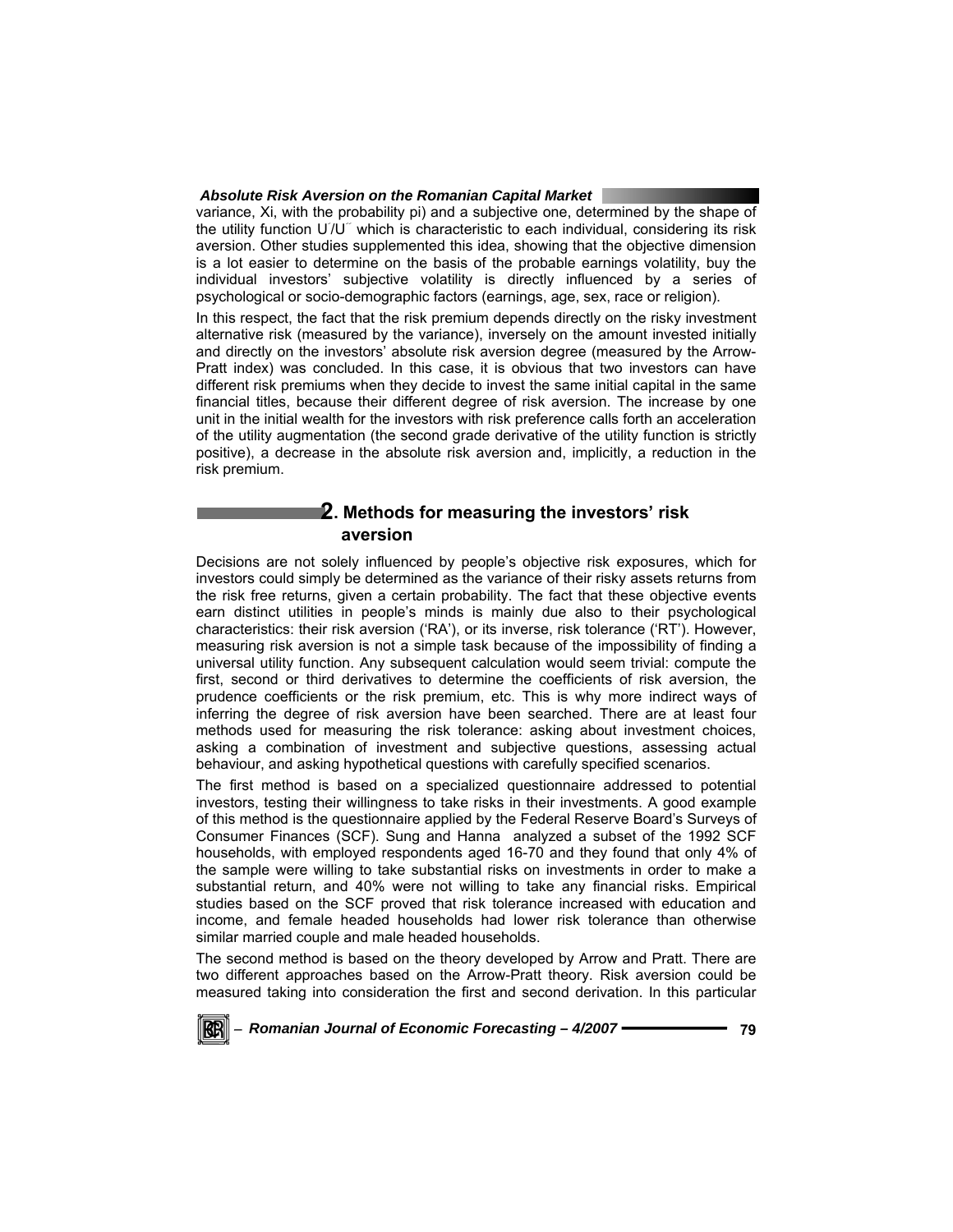case, we deal with an absolute risk aversion (Aabsolute =  $-$  [U"(W) / U"(W)]) and a relative risk aversion (Arelative =  $-$  [W x U"(W) / U'(W)]). Other models (derived from this one) take into consideration the risk compensation assumed by investing in risky financial assets. In non-finance applications of the theory of choice under uncertainty, this variable is almost always referred to as the risk premium. In other finance applications, however, the term risk premium refers to the expected return on a security less the risk-free return. Kimball also defined a coefficient of absolute prudence for a better characterization of the investment behaviour under risk and uncertainty (Pabsolute =  $-$  [U"'(W) / U"(W)]). This method is quite difficult because it supposes a good identification of the utility function type that is relevant for a group of investors (or for a market). The empirical studies proved that the most appropriate function that describes the investment behaviour is the function with the following characteristics: strictly increasing function, strictly concave, with A'(w)<0 ant not too large relative risk aversion  $(0 < R(w) < 4)$ . This particular utility function is called the HARA function (hyperbolic absolute risk aversion or linear risk tolerance utility function class). Testing the relationship between risk tolerance and income based on a questionnaire we can determine the value of b and the shape of the utility function. Using the first and the second derivative of this function we have the possibility to determine the risk aversion for a specific group of investors (for a country) and we can make comparative analysis. A method derived from the Arrow-Pratt theory of risk aversion measurement is based on the optimal portfolio choice. This method supposes an assessment of the investors' preference for risky assets on a market, the risk aversion being determined from a relationship between this indicator, the risk of the risky assets (measured by standard deviation) and expected return (measured as an average or based on CAPM equation).

The third category of models used for risk aversion assessment supposes the use of hypothetical scenarios constructed on the basis of economic models. The scenario takes into consideration a hypothetical investment with a 50% probability to double the initial wealth and with 50% probability to reduce the initial wealth to 1/2. If we denote by n the number of investors willing to take de risk than we obtain that:  $\lambda = (2 - 2(1-\lambda))$ A))[1/(1-A)], where A is the measure of relative risk aversion (taking into consideration that the utility function for such an investment plan is 50% x U(2C) + 50% x U( $\lambda$ C) ≥ U(C)). By asking questions with different levels of  $\lambda$ , we have the possibility to determine exactly the level of the relative risk aversion. For instance, if one is indifferent between the current job and the new risky job with a 50-50 chance of either doubling income or a one-third cut, then  $1-\lambda = 0.3333$  and the relative risk aversion must equal 2.0.

The fourth group of models is a mixture of the methods presented above. In this particular case, the model is based on a questionnaire that implies a combination between investment and subjective questions. For instance, Grable and Lytton created a questionnaire containing a lot of questions about portfolio choice in different situations combined with questions that are measuring the risk tolerance.

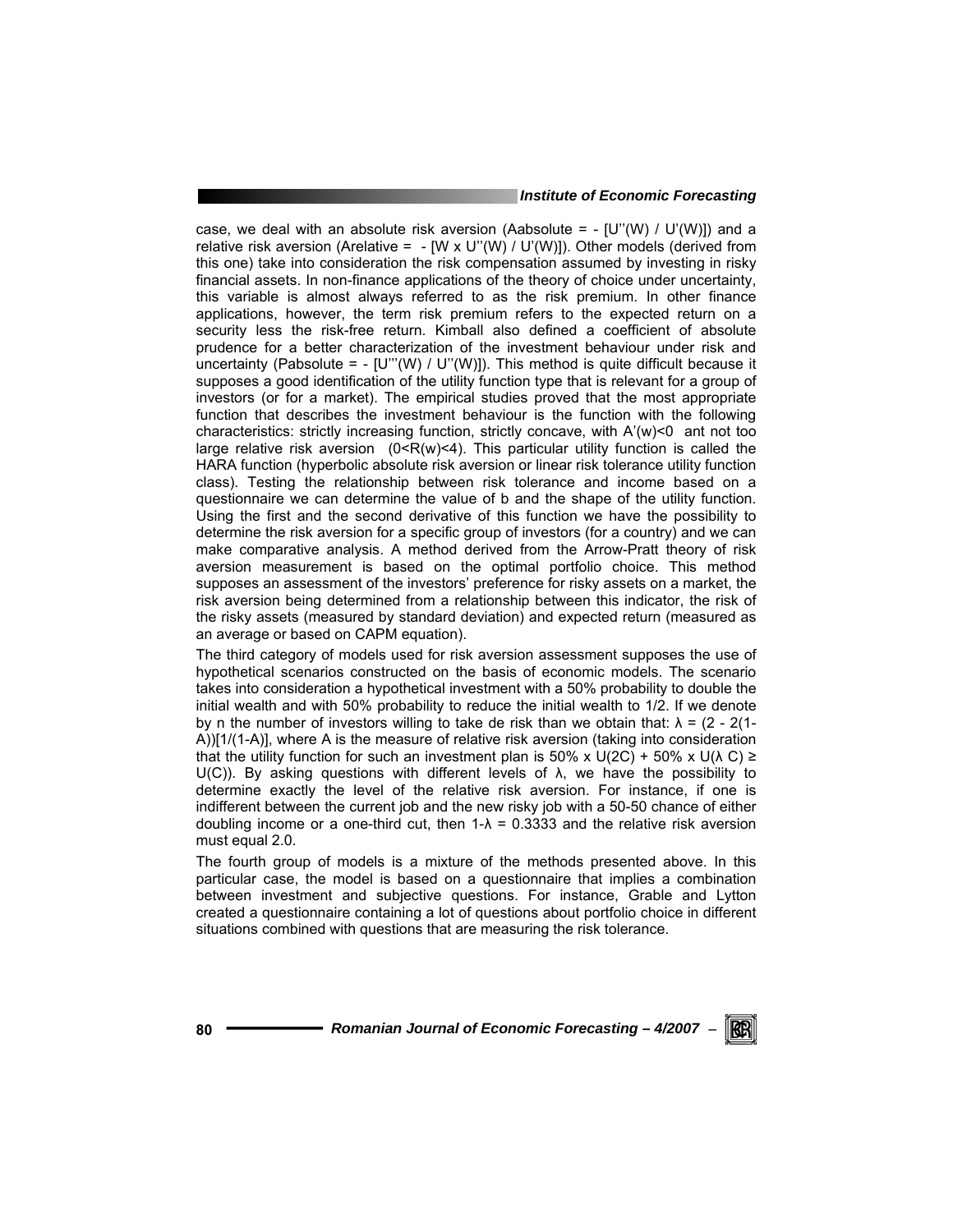*Absolute Risk Aversion on the Romanian Capital Market* 

# **3. Empirical evidences on the Romanian capital market**

For the estimation of the risk aversion on the Romanian capital market we proposed a different methodology, based on the optimal portfolio selection. Using the optimal allocation hypothesis we can approximate the following relationship:

$$
\alpha \approx \frac{E(\bar{z})}{\sigma_z^2 A_u(w)}
$$

where  $\alpha$  is the demand for risky assets on a market,  $E(z)$  is the expected excess risky return (difference between the risky portfolios' return and the risk free rate) for a market,  $\sigma$ <sub>z</sub> is the variance of the risky excess return and A(w) is the absolute risk aversion.

Thus, if we want to determine the risk aversion on the Romanian capital market we should calculate the demand for risky assets on a market, the expected return for an index, variance of the index's return and we have the possibility to assess the absolute risk aversion for a market. For the estimation of α, we used the structure of the investment funds on the Romanian capital market. We included in our research all the equity funds and we determined their share in the total investment funds. The following tables (Tables 1 to 4) show the evolution of the net assets for the Romanian equity investment funds (including the whole market, too).

**Table 1** 

#### **Evolution of net assets for investment funds and equity funds (2004)**

| Value of total assets  | Jan-04 | Feb-04          | Mar-04  | Apr-04   | May-04  | Jun-04   |
|------------------------|--------|-----------------|---------|----------|---------|----------|
| Total equity funds     | 82832  | 88956           | 103317  | 113847   | 118830  | 115586   |
| Total investment funds |        | 1391058 1527674 | 1858841 | 2157409  | 2279866 | 2480221  |
| Value of total assets  | Jul-04 | Aug-04          | Sep-04  | $Oct-04$ | Nov-04  | $Dec-04$ |
| Total equity funds     | 134239 | 108017          | 156103  | 184784   | 215403  | 244184   |
| Total investment funds |        | 34341443829805  | 4338944 | 4095792  | 4463167 | 4643927  |

### **Table 2**

#### **Evolution of net assets for investment funds and equity funds (2005)**

| Value of total assets  | Jan-05 | Feb-05 | Mar-05                                          | Apr-05   | May-05 | Jun-05        |
|------------------------|--------|--------|-------------------------------------------------|----------|--------|---------------|
| Total equity funds     | 337955 | 433620 | 348663                                          | 309533   |        | 309119 337742 |
| Total investment funds |        |        | 4841520 5120133 5113832 5011821 3294062 3316784 |          |        |               |
| Value of total assets  | Jul-05 | Aug-05 | Sep-05                                          | $Oct-05$ | Nov-05 | Dec-05        |
| Total equity funds     | 385940 | 421261 | 389628                                          | 497082   | 551013 | 460941        |
| Total investment funds |        |        | 3317760 3405580 3768790 3876820 4112910 4368910 |          |        |               |

### **Table 3**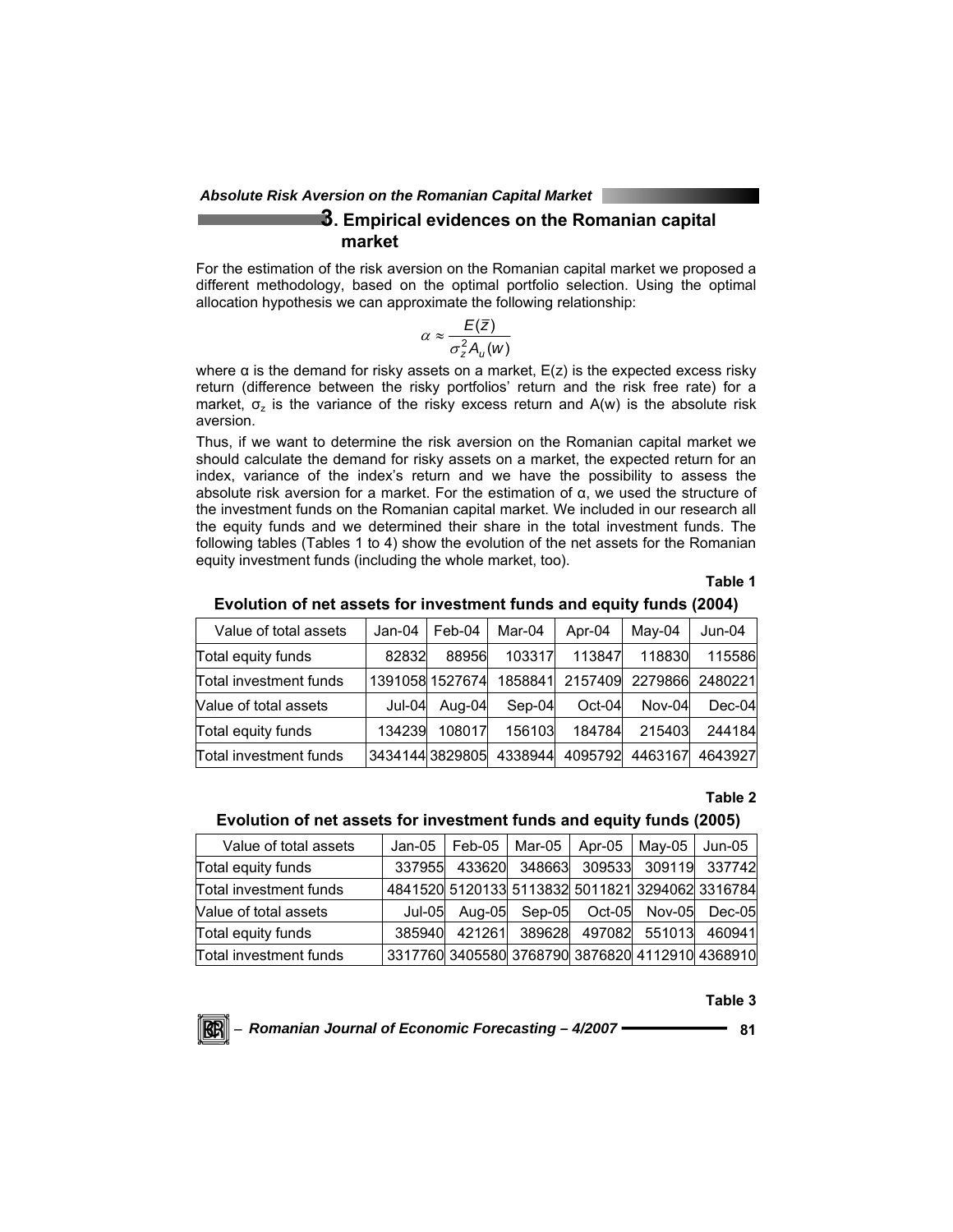| Value of total assets  | Jan-06 | Feb-06            | Mar-06 | Apr-06 | May-06 | Jun-06        |
|------------------------|--------|-------------------|--------|--------|--------|---------------|
| Total equity funds     |        | 106080.3 102751.4 | 95140  | 96682  | 91567  | 68552         |
| Total investment funds | 475466 | 504911            | 575528 | 591509 |        | 651079 472146 |
| Value of total assets  | Jul-06 | Aug-06            | Sep-06 | Oct-06 | Nov-06 | Dec-06        |
| Total equity funds     | 86061  | 163828            | 189334 | 215498 |        | 226191 235701 |
| Total investment funds | 493590 | 510954            | 533060 | 557967 | 595604 | 668834        |

### **Evolution of net assets for investment funds and equity funds (2006)**

### **Table 4**

### **Evolution of net assets for investment funds and equity funds (2007)**

| Value of total assets  | Jan-06 | Feb-06                              | Mar-06   Apr-06   May-06   Jun-06 |  |       |
|------------------------|--------|-------------------------------------|-----------------------------------|--|-------|
| Total equity funds     |        | 106080.3 102751.4 95140 96682 91567 |                                   |  | 68552 |
| Total investment funds | 475466 | 504911 575528 591509 651079 472146  |                                   |  |       |

*Source: Uniunea Nationala a Organismelor de Plasament Colectiv din România.* 

On the basis of this data, we determined the value of the alpha variable that indicates the measure of the preferences of Romanian individual investors for risky assets (equities). This preference is very important for the risk aversion, reflecting the willingness to include risk in the investment decision. The values of the alpha variable are presented in Table 5. As one may see, the value of this variable increased (Figure 1), providing the information that more and more investors were interested in riskier instruments such as equities.

#### **Table 5**

### **Evolution of the alpha variable for the Romanian capital market (2004 – 2007)**

| Alpha      | 2004     | 2005     | 2006     | 2007     |
|------------|----------|----------|----------|----------|
| Jan        | 0.325291 | 0.069803 | 0.223108 | 0.287019 |
| Feb        | 0.302282 | 0.084689 | 0.203504 | 0.305112 |
| Mar        | 0.259161 | 0.06818  | 0.16531  | 0.102399 |
| Apr        | 0.228235 | 0.061761 | 0.16345  | 0.311744 |
| May        | 0.228235 | 0.061761 | 0.16345  | 0.311744 |
| Jun        | 0.219848 | 0.101828 | 0.145194 | 0.256988 |
| Jul        | 0.16687  | 0.116325 | 0.174357 | na       |
| Aug        | 0.158358 | 0.123697 | 0.320632 | na       |
| Sep        | 0.14106  | 0.103383 | 0.355183 | na       |
| Oct        | 0.174422 | 0.128219 | 0.38622  | na       |
| Nov        | 0.166128 | 0.133972 | 0.379768 | na       |
| <b>Dec</b> | 0.158761 | 0.105505 | 0.352405 | na       |
| Mean       | 0.210721 | 0.096594 | 0.252715 | 0.262501 |

**Figure 1**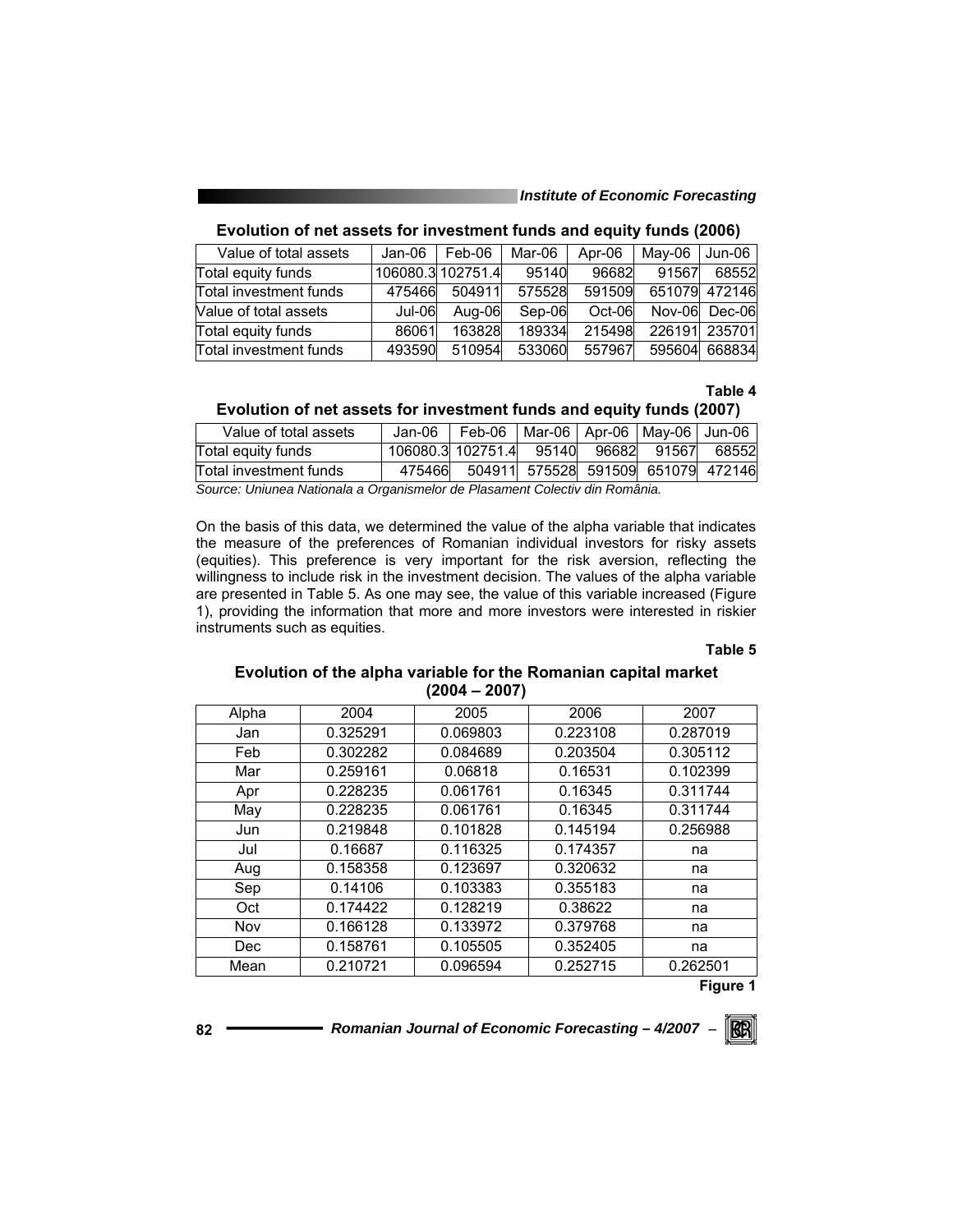

The next step was to determine an expected monthly return for a risky portfolio. We included in our analysis monthly data from January 2003 to June 2007 about the evolution of the net assets for the investment funds on the Romanian capital market, the share of capital allocation on listed equities and the return for these investment funds. We generated a risky portfolio composed by each equity fund. The structure of the risky portfolio was determined by taking into consideration the value of the net assets invested in equities by each investment fund. The return for such a portfolio was calculated as a weighted average of the returns for each equity investment fund. Table 6 shows the evolution of return for a risky portfolio composed by all equity funds

## **Table 6**

| Risky return | 2004  | 2005      | 2006     | 2007      |
|--------------|-------|-----------|----------|-----------|
| Jan.         | 4.65% | 13.17%    | 6.90%    | 9.34%     |
| Feb          | 2.49% | 9.55%     | $-1.83%$ | 1.06%     |
| Mar          | 0.54% | $-11.04%$ | $-2.60%$ | $-7.39\%$ |
| Apr          | 1.55% | $-2.36%$  | 0.45%    | 5.22%     |
| May          | 3.44% | $-1.39%$  | $-3.38%$ | $-1.25%$  |
| Jun          | 4.04% | 0.30%     | $-3.82%$ | 10.85%    |
| Jul          | 3.24% | 5.57%     | 11.34%   | $0.00\%$  |
| Aug          | 0.10% | 1.06%     | 3.55%    | $0.00\%$  |
| Sep          | 1.32% | 5.36%     | 4.48%    | $0.00\%$  |
| Oct          | 5.05% | 4.91%     | 6.38%    | $0.00\%$  |
| Nov          | 1.50% | 3.44%     | 0.97%    | $0.00\%$  |
| Dec          | 3.20% | 0.54%     | 1.85%    | $0.00\%$  |
| Mean         | 2.59% | 2.43%     | 2.03%    | 1.49%     |

### **Evolution of the risky portfolio return (2004 – 2007)**



on the Romanian capital market.

 *Absolute Risk Aversion on the Romanian Capital Market*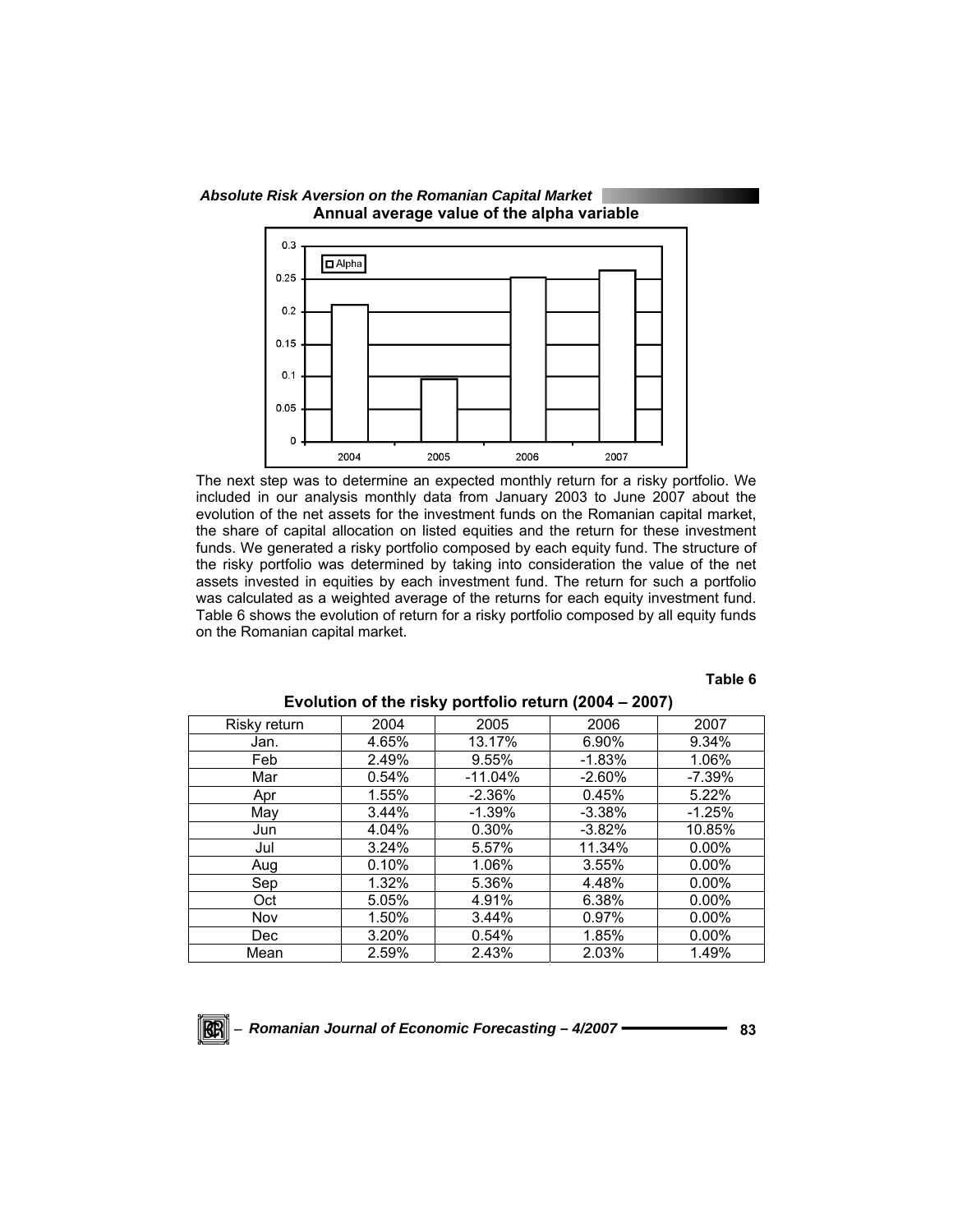#### **Figure 2**

**Annual mean of the risky portfolio return (2004 – 2007)** 



The average monthly risky return decreased over the period 2004–2007, reflecting a higher maturity of the Romanian capital market. For the expected excess risky return we used a monthly risk free rate calculated on the basis of the interest rate for treasury certificates.

#### **Table 7**

### **Evolution of the risk free rate for the Romanian capital market (2004 – 2007)**

| Indicator                 | 2003   | 2004   | 2005  | 2006  | 2007  |
|---------------------------|--------|--------|-------|-------|-------|
| Risk free rate estimation | 16.23% | 15.65% | 8.64% | 6.54% | 6.80% |

On the basis of the monthly risk free rate, we calculated the market excess risky return as a difference between the risky market portfolio (based only on the equity funds) and the risk free rate. We computed also a cumulative expected risky excess return and a standard deviation on these values, taking into consideration all past data (see Table 8).

### **Table 8**

|                        | <b>Pathamity Unpolium Huny Unubuu Tulmiti uhu Uluhumi u uu Hulluh</b> |          |          |       |  |  |  |
|------------------------|-----------------------------------------------------------------------|----------|----------|-------|--|--|--|
| Expected excess return | 2004                                                                  | 2005     | 2006     | 2007  |  |  |  |
| Jan.                   | $-0.06\%$                                                             | 0.62%    | 0.98%    | 1.10% |  |  |  |
| Feb                    | 0.21%                                                                 | 1.09%    | 1.12%    | 1.26% |  |  |  |
| Mar                    | 0.28%                                                                 | 1.39%    | 1.03%    | 1.25% |  |  |  |
| Apr                    | 0.21%                                                                 | $0.90\%$ | 0.93%    | 1.07% |  |  |  |
| May                    | 0.21%                                                                 | 0.76%    | $0.90\%$ | 1.13% |  |  |  |
| Jun                    | 0.32%                                                                 | 0.66%    | 0.78%    | 1.08% |  |  |  |
| Jul                    | 0.46%                                                                 | 0.62%    | 0.66%    | na    |  |  |  |
| Aug                    | 0.53%                                                                 | 0.76%    | $0.90\%$ | na    |  |  |  |
| Sep                    | 0.45%                                                                 | 0.75%    | 0.94%    | na    |  |  |  |
| Oct                    | 0.43%                                                                 | 0.86%    | 1.01%    | na    |  |  |  |
| Nov                    | 0.58%                                                                 | 0.96%    | 1.11%    | na    |  |  |  |
| Dec.                   | 0.56%                                                                 | 1.01%    | 1.10%    | na    |  |  |  |

# **Cumulative expected risky excess return and standard deviation**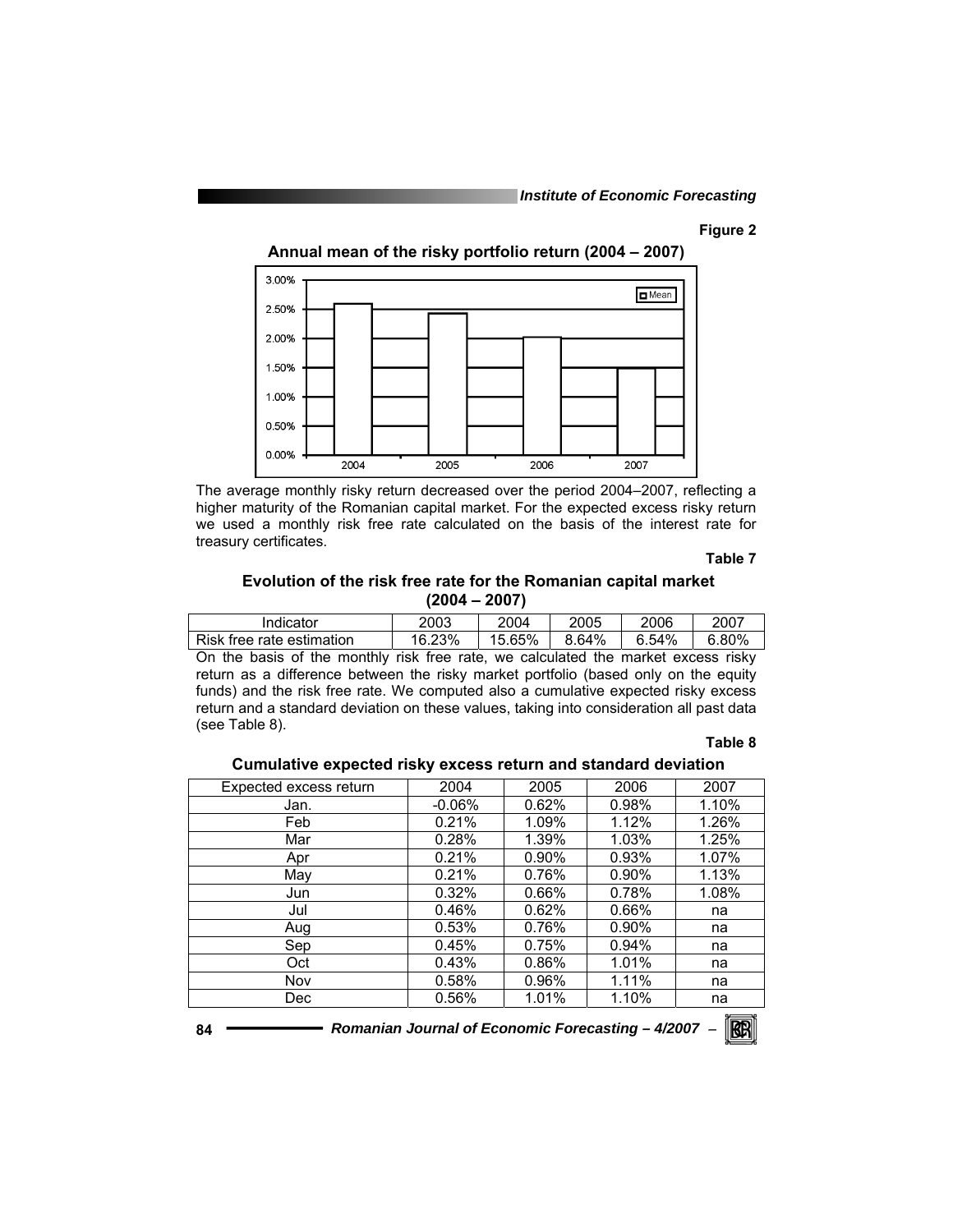| <b>Absolute Risk Aversion on the Romanian Capital Market</b> |          |          |           |          |  |  |
|--------------------------------------------------------------|----------|----------|-----------|----------|--|--|
| Expected excess return                                       | 2004     | 2005     | 2006      | 2007     |  |  |
| Standard dev.                                                | 2004     | 2005     | 2006      | 2007     |  |  |
| Jan.                                                         | 0.000127 | 0.000231 | 0.0038231 | 0.002192 |  |  |
| Feb                                                          | 0.000205 | 0.000781 | 0.0029425 | 0.002454 |  |  |
| Mar                                                          | 0.000196 | 0.00098  | 0.0024345 | 0.002312 |  |  |
| Apr                                                          | 0.00019  | 0.003351 | 0.0011697 | 0.002947 |  |  |
| May                                                          | 0.000177 | 0.003535 | 0.0010233 | 0.002996 |  |  |
| Jun                                                          | 0.000188 | 0.003636 | 0.0011608 | 0.002809 |  |  |
| Jul                                                          | 0.000209 | 0.003627 | 0.0013979 | na       |  |  |
| Aug                                                          | 0.000209 | 0.003754 | 0.0021355 | na       |  |  |
| Sep                                                          | 0.000213 | 0.003709 | 0.0021506 | na       |  |  |
| Oct                                                          | 0.000203 | 0.003783 | 0.0021141 | na       |  |  |
| Nov                                                          | 0.000244 | 0.003802 | 0.00222   | na       |  |  |
| Dec                                                          | 0.000233 | 0.003788 | 0.0022148 | na       |  |  |

Using the formula of risk aversion (Kihlstrom, 1981, Pratt and Zeckhauser, 1987, Kimball, 1993, Gollier and Pratt, 1996), we calculated an annual value of this indicator for the Romanian investors (see Table 9).

**Table 9** 

### **Absolute risk aversion of the Romanian investors (2004–2007)**

| Year            | ARA  |
|-----------------|------|
| 2004            | 92.1 |
| 2005            | 79.3 |
| 2006            | 25.5 |
| 2007 (6 months) | 20.9 |

**Figure 3** 

# **Absolute risk aversion (Pratt) for the Romanian capital market**



 $\mathbb{R}$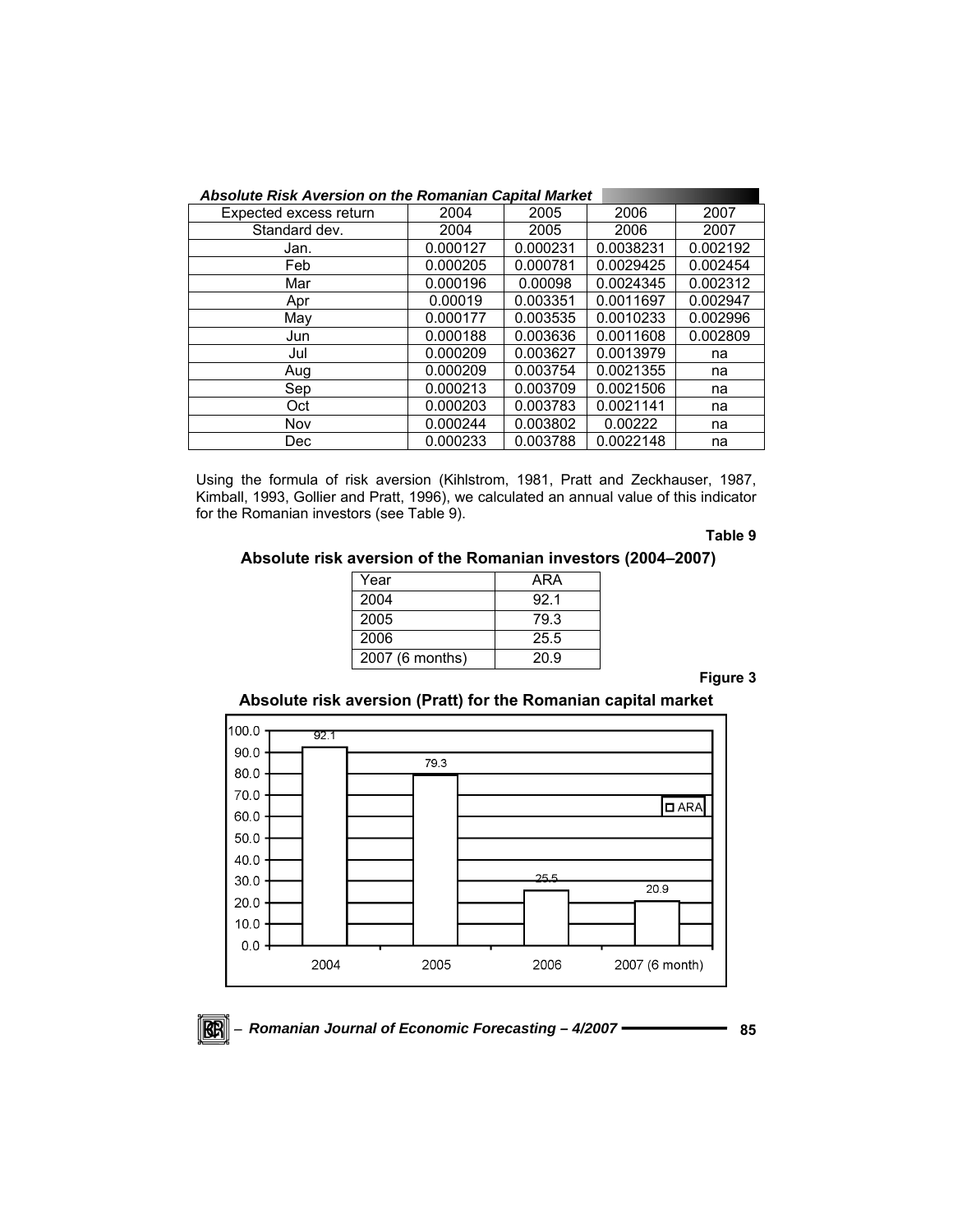As one may see from this empirical study, the absolute risk aversion could be measured by using the preferences of investors for risky assets (equity funds in our case). This measure is an alternative for different models based on questionnaires applied at the level of individual investors or managers of the investment funds or portfolios.

The indicator ARA calculated for the Romanian capital market indicates a decreasing risk aversion. This evolution could be explained by a higher efficiency of this market (especially at institutional and regulatory level), a higher experience of the Romanian investors and increasing investment opportunities, an increase in the income level that generated a higher interest for risky assets and a different attitude towards risks.

# **References**

- Arrondel L., Calvo H., Oliver X. (2005), *Portfolio Choice and Background Risk: Evidence from France*, Paris-Jourdan Sciences Economiques.
- Barsky, Robert B., F. Thomas Juster, Miles S. Kimball, and Matthew D. Shapiro, (1997), "Preference Parameters and Behavioral Heterogeneity: An Experimental Approach in the Health and Retirement Study", *Quarterly Journal of Economics*, 112(2), pp. 537-579.
- Bertoni, A. (2005), *Investors' Self-confidence in Financial Choices: The Italian Case*, Financial Management Association International Working Paper.
- Hawley, Clifford B. and E. Fujii, (1993), "An empirical analysis of preferences for financial risk: further evidence on the Friedman-Savage Model", *Journal of Post Keynesian Economics*, No. 16, Vol. 2, pp. 20 – 24.
- Hersch, Joni, (1996), "Smoking, Seat Belts, and other Risky Consumer Decisions: Differences by Gender and Race", *Managerial and Decision Economics* 17(5): pp. 471-481.
- Pratt, J.W., (1964), "Risk Aversion in the Small and in the Large", *Econometrica,* Vol. 32, pp.122-36.
- Jianakoplos, Nancy Ammon, and Alexandra Bernasek, (1998), "Are Women More Risk Averse?", *Economic Inquiry* 36(4), pp. 620-630.
- Joop Hartog (2000), *On a Simple Measure of Individual Risk Aversio*', Timbergen Institute Discussion Paper, pp. 8.
- Kapteyn, A, Teppa, F. (2002), *Subjective Measures of Risk Aversion and Portfolio Choice*, CentER, Tilburg University, February 18.
- Levin Irwin P., Mary A. Snyder and Daniel P. Chapman, (1988), "The Interaction of Experiential and Situational Factors and Gender in a Simulated Risky Decision-Making Task", *Journal of Psychology*, 122(2), pp. 173-181.
- Martin Halek, Joseph G. Eisenhauer, (2001), "Demography of risk aversion", *The Journal of Risk and Insurance*, Vol. 68, No. 1, 1-24: 10 – 15.
- Powell Melanie, and David Ansic, (1998), "Gender Differences in Risk Behaviour in Financial Decision-Making: An Experimental Analysis", *Journal of Economic Psychology*, 18(6): pp. 605-628.

**86** *Romanian Journal of Economic Forecasting – 4/2007* <sup>−</sup>

RGRI